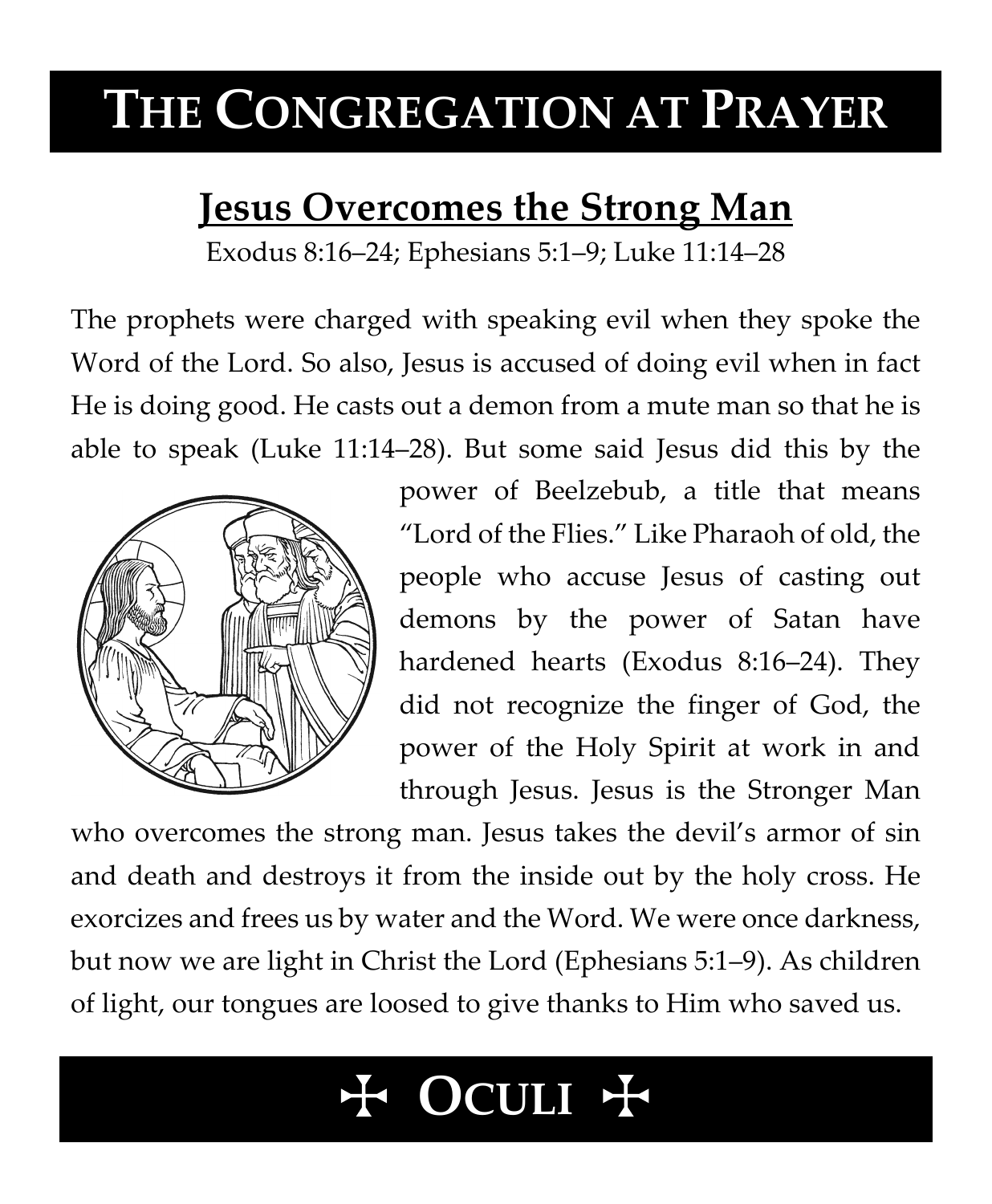#### **INVOCATION** (*make the sign of the holy cross and say*)

In the Name of the Father and of the  $\pm$  Son and of the Holy Spirit.

#### **THE APOSTLES CREED**

I believe in God the Father Almighty, Maker of Heaven and earth. And in Jesus Christ, His only Son, our Lord, who was conceived by the Holy Spirit, born of the Virgin Mary, suffered under Pontius Pilate, was crucified, died, and was buried. He descended into hell. The third day He rose again from the dead. He ascended into Heaven and is seated at the right hand of God the Father Almighty. From thence He will come to judge the living and the dead. I believe in the Holy Spirit, the Holy Christian Church, the communion of saints, the forgiveness of sins, the resurrection of the body, and the  $\pm$  life everlasting.

**PSALMODY** *(sing or read out loud each day)*

Psalm 4

#### **LEARN BY HEART LUTHER'S SMALL CATECHISM**: The Creed

*The Third Article—Sanctification*

**I believe in the Holy Spirit, the Holy Christian Church, the communion of saints, the forgiveness of sins, the resurrection of the body, and the life everlasting. Amen.**

#### *What does this mean? (part 2)*

**In this Christian Church He daily and richly forgives all my sins and the sins of all believers. On the Last Day He will raise me and all the dead, and give eternal life to me and all believers in Christ. This is most certainly true.**

| Sunday:    | Psalm 113      | Leviticus 19         | Isaiah 24          | Galatians 4      |
|------------|----------------|----------------------|--------------------|------------------|
| Monday:    | Psalm 114      | Leviticus 20         | Isaiah 25          | Galatians 5      |
| Tuesday:   | Psalm 115      | Leviticus 21:1-22:16 | Isaiah 26-27       | Galatians 6      |
| Wednesday: | Psalm 116      | Leviticus 22:17-33   | Isaiah 28          | Ephesians 1      |
| Thursday:  | Psalm 117      | Leviticus 23         | Isaiah 29:1-30:17  | Ephesians 2      |
| Friday:    | Psalm 118      | Leviticus 24         | Isaiah 30:18-32:20 | Ephesians 3      |
| Saturday:  | Psalm 119:1-88 | Leviticus 25         | Isaiah 33-34       | Ephesians 4:1-16 |

#### **DAILY READINGS**

#### **HYMN OF THE WEEK** *Lord of Our Life LSB 659*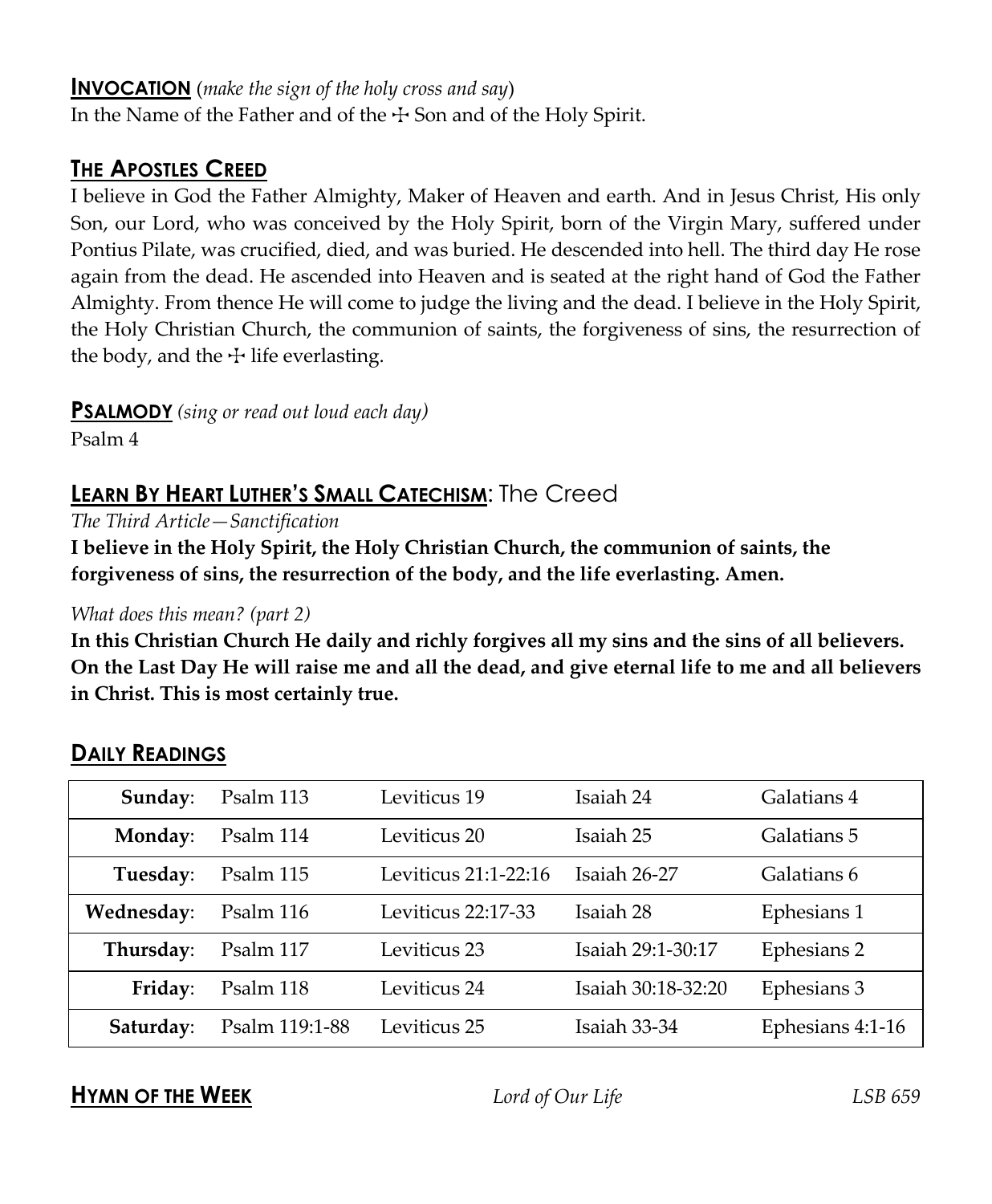#### **PRAYERS**

*The following suggestions are offered as an aid in developing the habit of praying for ourselves and others each week:*

**Sunday**: For the joy of the resurrection among us; for the fruit of faith nourished by Word and Sacrament.

**Monday**: For faith to live in the promise of Holy Baptism; for one's calling and daily work; for the unemployed; for the salvation and well-being of our neighbors; for schools, colleges, and seminaries; for good government and for peace.

**Tuesday**: For deliverance against temptation and evil; for the addicted and despairing, the tortured and oppressed; for those struggling with sin.

**Wednesday**: For marriage and family, that husbands and wives, parents and children live in ordered harmony according to God's Word; for parents who must raise children alone; for our communities and neighborhoods.

**Thursday**: For the Church and her pastors; for deacons, teachers, and other church workers; for missionaries and for all who serve the Church; for fruitful and salutary use of the blessed Sacrament of Christ's body and blood.

**Friday**: For faithful preaching of the holy cross of our Lord Jesus Christ; for the spread of His knowledge throughout the whole world; for the persecuted and oppressed; for the sick and dying.

**Saturday**: For faithfulness to the end; for the renewal of those who are withering in the faith or have fallen away; for receptive hearts and minds to God's Word on the Lord's Day; for pastors as they prepare to administer and for people as they prepare to receive Christ's holy gifts.

O God, whose glory it is always to have mercy, be gracious to all who have gone astray from Your ways, and bring them again with penitent hearts and steadfast faith to embrace and hold fast the unchangeable truth of Your Word; through Jesus Christ, Your Son, our Lord, who lives and reigns with You and the Holy Spirit, one God, now and forever.

O Lord, look down from Heaven. Behold, visit, and relieve Your servants who stand in need of our prayers: **[insert the names of family members, friends, church members, government officials, those in need, etc.]** Look upon them with the eyes of Your mercy. Grant them comfort and sure confidence in You. Defend them from all danger, and keep them in perpetual peace and safety, through Jesus Christ, our Lord.